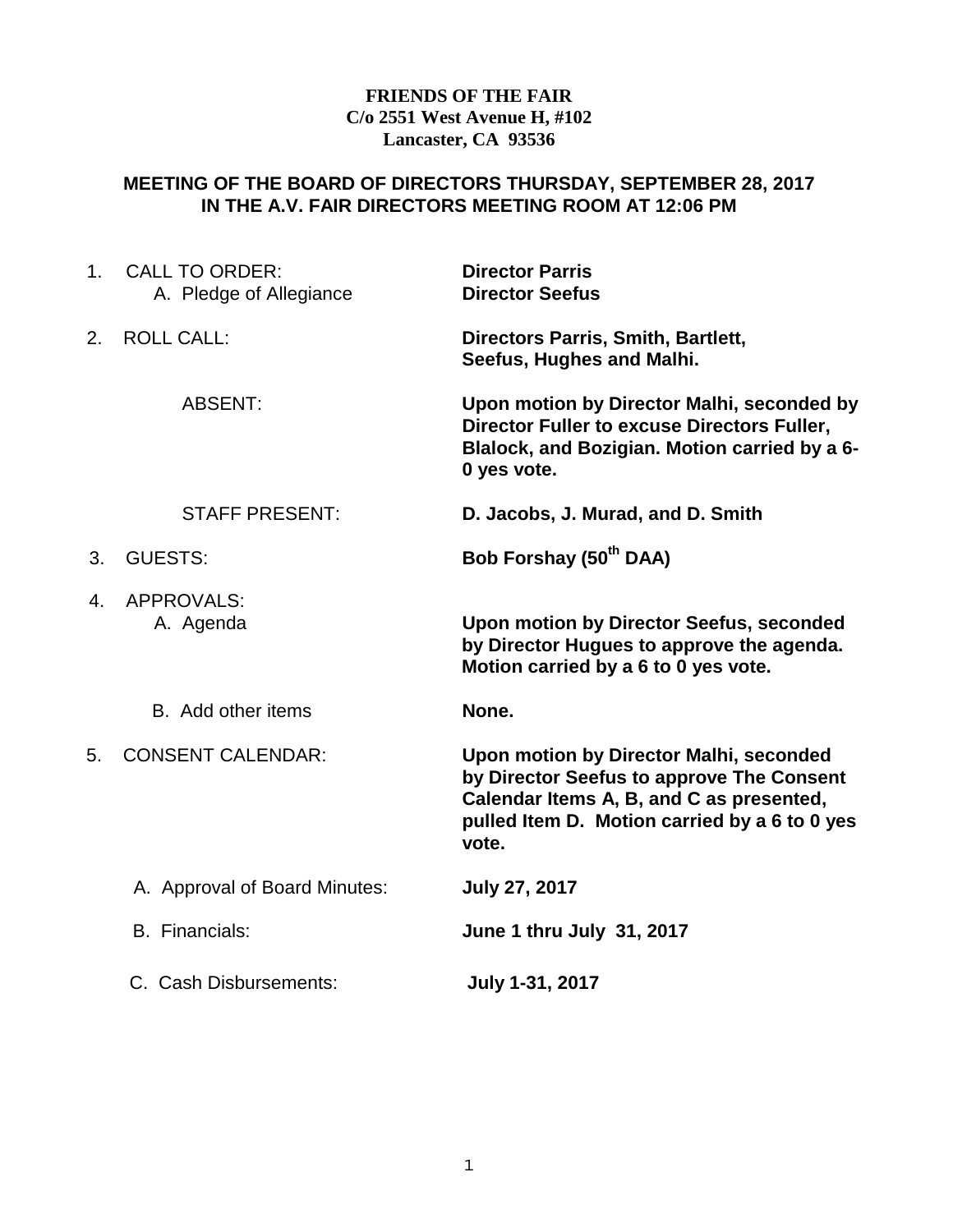FOF Minutes September 28, 2017 Page 2 of 4

|                                                                        | <b>Director Blalock arrived.</b>                                                                                                                                          |
|------------------------------------------------------------------------|---------------------------------------------------------------------------------------------------------------------------------------------------------------------------|
| D. Agreements:                                                         | 13-13FOF thru 17-15FOF                                                                                                                                                    |
|                                                                        | Upon motion by Director Smith, seconded by<br>Director Malhi to approve Item 5.D. as<br>Presented. Motion carried by a 6-0 yes vote.<br><b>Director Parris abstained.</b> |
| 6. CONSENT CALENDAR CALL ITEMS:                                        | <b>None</b>                                                                                                                                                               |
| 7. OTHER INFORMATION:                                                  | <b>Upon motion by Director Smith,</b><br>seconded by Director Blalock to receive &<br>file items 7.A.1. thru 7.C.1. Motion carried by<br>a 7 to 0 yes vote.               |
| A. Minutes of Board Meetings:<br>1. JPA<br>2. AVFA<br>3. $50^{th}$ DAA | <b>July 27, 2017</b><br>July 27, 2017<br>July 27, 2017                                                                                                                    |
| <b>B.</b> Financials:<br>1. AVFA<br>2. $50^{th}$ DAA                   | June 1 thru July 31, 2017<br>June 1 thru July 31, 2017                                                                                                                    |
| C. Agreements:<br>1. AVFA                                              | See AVFA tab                                                                                                                                                              |
| 8. COMMITTEES:<br>A. Graceful Giving Joint<br>Committee (Mahli)        | No report.                                                                                                                                                                |
| B.<br><b>Joint Governance</b><br>Committee(R. Parris)                  | No report                                                                                                                                                                 |
| 4.0 Student Recognition<br>C.                                          | <b>No Report</b>                                                                                                                                                          |
| D.<br>Law Day (R.Parris)                                               | No report                                                                                                                                                                 |
| Е.<br><b>AVRM Committee:</b>                                           | No report                                                                                                                                                                 |
| 9. OLD BUSINESS:                                                       | <b>None</b>                                                                                                                                                               |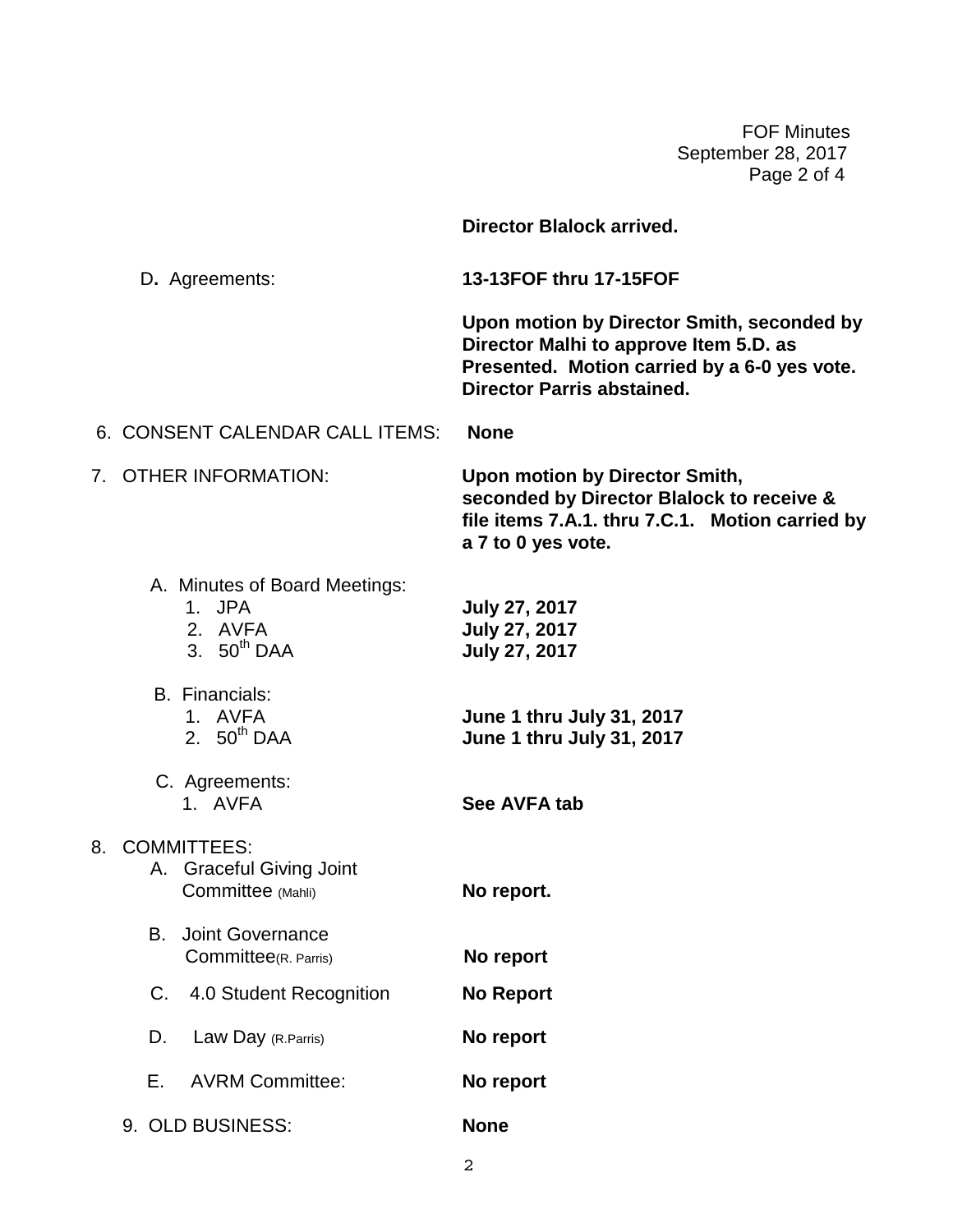FOF Minutes September 28, 2017 Page 4 of 4

### 10. NEW BUSINESS:

A. Beverage Pricing (Interim

 Events: **Discussion included to offer "Happy Hour" prices to encourage booking more events. Director Blalock suggested that staff refer to the license regarding happy hour regulations.**

> **Another item to further discuss is ethnic foods that we do not prepare. It is possible that we lose business because our staff is not trained in certain ethnic cuisine. We have an event on the books now that we will move forward on as a trial run.**

**We have a request at this time for a future event that is requesting a discount on beverages. Staff was directed to meet with the customer and Director Smith to negotiate the event.**

- 11. CORRESPONDENCE: **None**
- 12. MANAGER'S REPORT & UPCOMING EVENTS

A. BINGO **D. Jacobs reported that BINGO is doing very well.**

 13. OTHER ITEMS: **The board requested that staff research safety measures for pedestrians in the public parking lot during fair.**

> **D. Jacobs reported that P. Wible resigned due to family health issues. He also reported that S. Merkler resigned from FOF Catering Manager effective 12-31-2017.**

 14.DIRECTORS COMMENTS: **Directors Seefus, Smith, Hughes, and Blalock thanked staff for a job well done during the annual fair.**

15. CLOSED SESSION: **None**